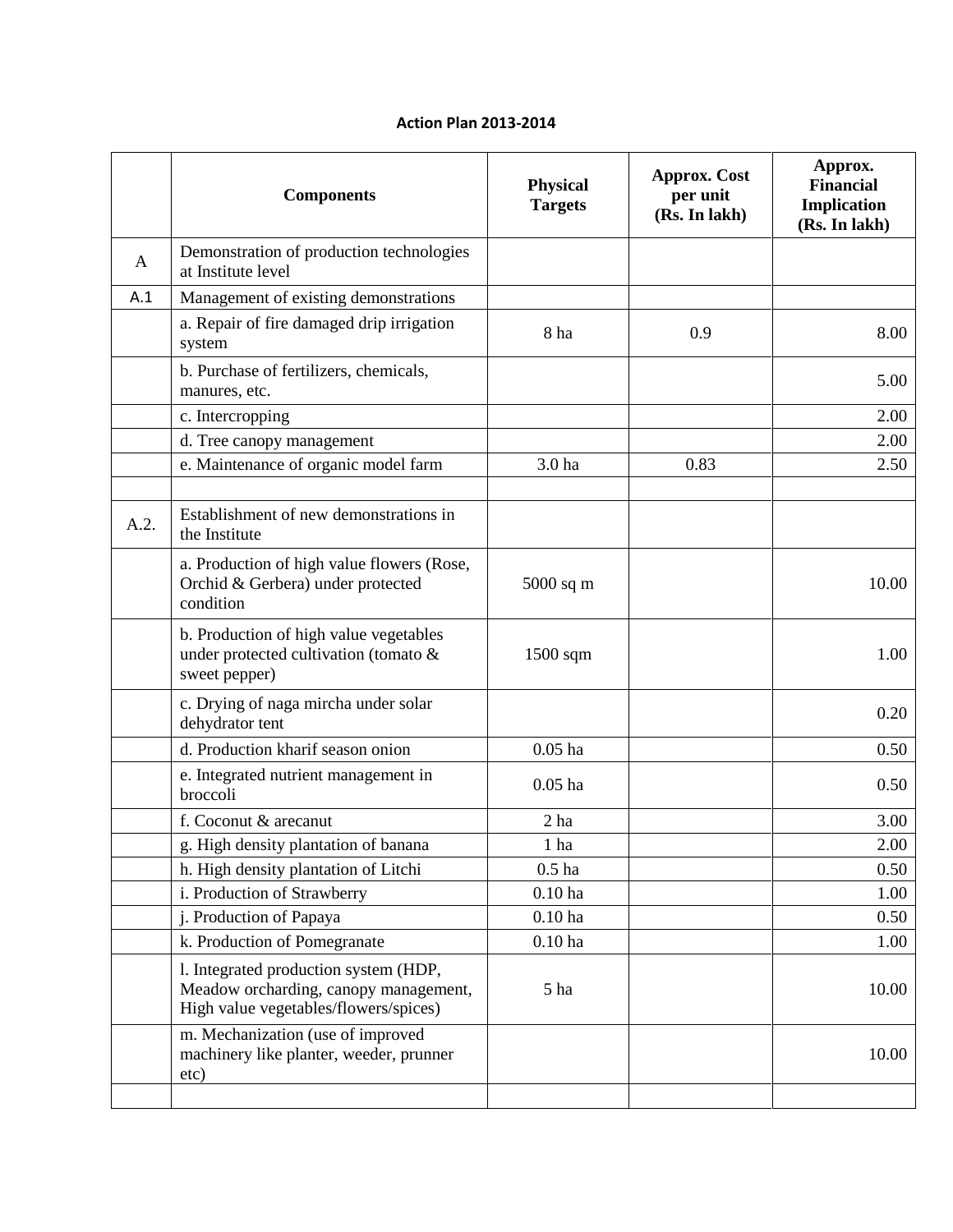| Demonstration of Production technologies<br>B<br>in NE states                                                                           |       |
|-----------------------------------------------------------------------------------------------------------------------------------------|-------|
| a. Integrated production system (HDP,<br>Meadow orcharding, canopy management,<br>In NE states<br>High value vegetables/flowers/spices) | 50.00 |
| b. Maintenance of Organic Model Farm<br>2.0 <sub>ha</sub><br>0.85<br>(ongoing) in Meghalaya                                             | 1.70  |
| c. Mechanization (use of improved<br>machinery like planter, weeder, prunner<br>3<br>In 8 N E states<br>etc)                            | 24.00 |
| Production and distribution of quality seeds<br>$\mathsf{C}$<br>and planting material                                                   |       |
| Litchi, cashew,<br>a. Establishment of mother block (gap<br>citrus & passion<br>filling)<br>fruit                                       | 0.50  |
| b. Mass multiplication of quality planting<br>material                                                                                  |       |
| i) Raising of rootstock block of citrus<br>1 unit                                                                                       | 5.00  |
| ii) Production of vegetatively propagated<br>200000 nos<br>plants                                                                       | 30.00 |
| Minor works<br>D                                                                                                                        |       |
| a. Construction of open shed garage for<br>$1$ no<br>tractors, power tillers & tractors<br>$(60 \text{ ft} \times 20 \text{ ft})$       | 10.00 |
| b. Construction of Farm Store                                                                                                           | 5.00  |
| c. Rain water harvesting structure<br>3000 sqm<br>(polyhouse)                                                                           | 10.00 |
| d. Construction of pucca foot steps &<br>$1500$ sq ft<br>pathway around the DG set                                                      | 0.50  |
| e. Land leveling behind PFDC<br>5<br>1 acre                                                                                             | 5.00  |
| f. Terracing and land levelling in E-Block<br>5<br>1 acre                                                                               | 5.00  |
| ${\bf E}$                                                                                                                               |       |
| Machineries & equipment<br>a. Spice processing unit**<br>1 unit<br>10                                                                   | 10.00 |
| b. Soil sterilization unit**<br>$\mathbf{1}$<br>6                                                                                       | 6.00  |
| c. Farm tool & implements<br>$\overline{2}$                                                                                             | 2.00  |
| d. Tractor drawn weed cutter<br>$\overline{2}$<br>$1$ nos                                                                               | 2.00  |
| $\sqrt{2}$<br>e. Pit digger<br>1 nos                                                                                                    | 2.00  |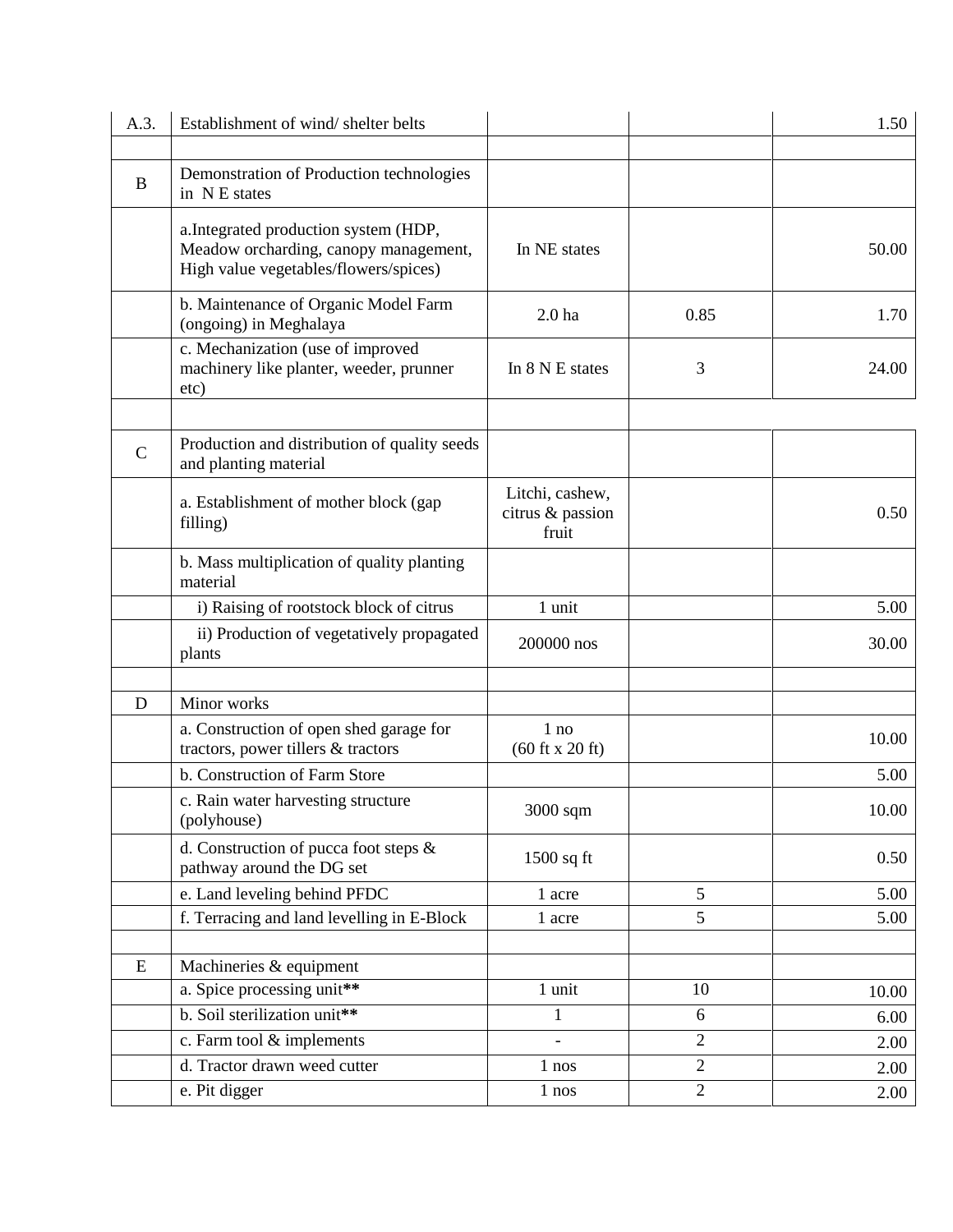|              | f. Mini power tiller                                                               | 1 nos                              | $\overline{2}$ | 2.00           |
|--------------|------------------------------------------------------------------------------------|------------------------------------|----------------|----------------|
|              | g. Chemicals & glasswares                                                          |                                    | 1              | 1.00           |
|              |                                                                                    |                                    |                |                |
| $\mathbf{F}$ | Motor vehicle                                                                      |                                    |                |                |
|              | a. Purchase of motor bike for office duties                                        | $1$ no.                            |                | 0.80           |
|              |                                                                                    |                                    |                |                |
| G            | Human Resource Development                                                         |                                    |                |                |
|              | Trainers' Training<br>1.                                                           | 16 nos. i.e. 800<br>beneficiaries) | $\overline{4}$ | 64.00          |
|              | Farmers' Training<br>2.                                                            | 80 nos. i.e. 4000<br>beneficiaries | 0.4            | 32.00          |
|              | Purchase of Bus for trainees<br>3.                                                 | $1$ no.                            |                | 20.00          |
|              | Capacity Building of CIH Staffs &<br>4.<br>State officials                         | $11$ nos.                          |                | 21.00          |
|              | 5.<br>Exposure Trips for farmers &<br>officials                                    | 8 nos                              | 3.72           | 29.76          |
|              | Participation in Exhibitions, trade<br>6.<br>fair, meets                           | 4 nos                              |                | 28.00          |
|              | 7.<br>Seminar, Conference, workshops,<br>meetings                                  | 3 Nos.                             |                | 20.00          |
|              | Publications<br>8.                                                                 |                                    |                | 10.00          |
|              |                                                                                    |                                    |                |                |
| H            | PHM & Marketing                                                                    |                                    |                |                |
|              | a. Packaging, grading, processing & value<br>addition, cold storage infrastructure |                                    |                | 30.00          |
|              | b. Market promotion                                                                |                                    |                | 10.00          |
|              | c. Electronic linkage between farmers &<br>market                                  |                                    |                | 30.00          |
|              |                                                                                    |                                    |                |                |
| I            | Others                                                                             |                                    |                |                |
|              | a. Salaries                                                                        |                                    |                | 25.00          |
|              | b. Wages                                                                           |                                    |                | 50.00          |
|              | c. Medical<br>d. Rate, Rent and taxes                                              |                                    |                | 5.00<br>2.00   |
|              |                                                                                    |                                    |                |                |
|              | e. Advertisement & publicity<br>f. Domestic travelling Expenses (DTE)              |                                    |                | 10.00<br>40.00 |
|              | g. Professional services                                                           |                                    |                | 10.00          |
|              | h. Office Expenses                                                                 |                                    |                |                |
|              | i) Office furniture                                                                |                                    |                | 1.00           |
|              | ii) Telephone bill                                                                 |                                    |                | 2.50           |
|              | iii) Electricity bill                                                              |                                    |                | 3.00           |